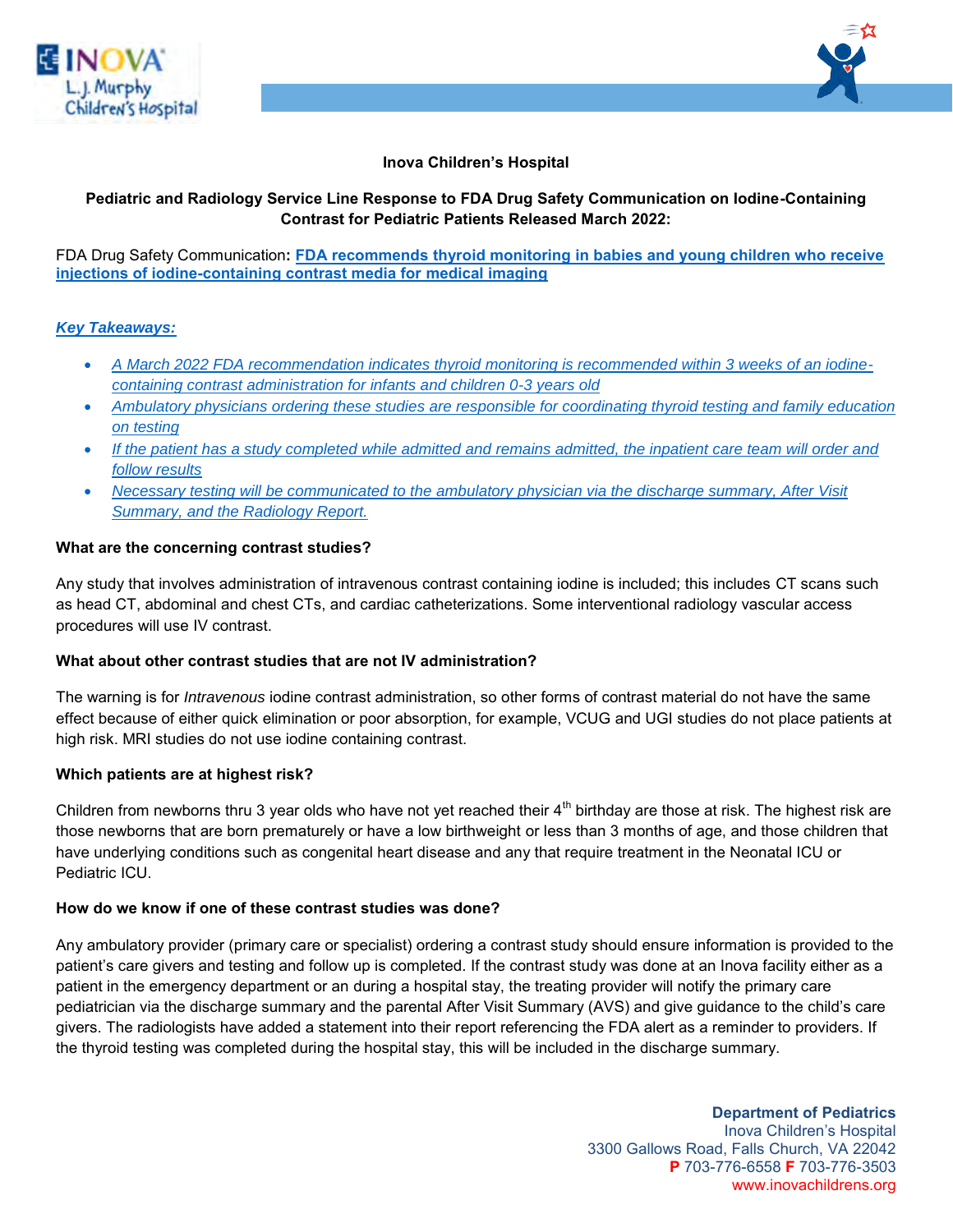



### **When should the thyroid studies be done?**

The FDA recommends within 3 weeks of the study. The Pediatric Endocrine Society (PES) recommends testing between 2-3 weeks after the study has been completed. If the child is still in the hospital at the time the thyroid tests are recommended, the care team will order and follow up those results and will include those in the discharge summary. The Cardiology team has committed to following up on these studies for those patients exposed during a cardiac catheterization procedure. The Oncology team will follow up on studies they have ordered for their patient population.

#### **What tests should be ordered?**

Pediatric Endocrinology Society recommends initially testing TSH.

#### **What should be done if the thyroid studies are abnormal?**

Per the Pediatric Endocrine Society recommendations: The majority of patients with iodine-induced hypothyroidism will have TSH levels well above the normal range for age. While there are no data to provide a reliable TSH-cut off for when to initiate thyroid hormone replacement therapy, premature infants and acutely ill children typically have an inappropriately low or normal TSH level when assessed within the context of a low free T4.

- 1. If the TSH is greater than 10mU/L; this is considered abnormal and warrants confirmatory testing of TSH and Free T4.
- 2. If the confirmatory testing TSH is > 20 mU/L or TSH is high and Free T4 is low, levothyroxine should be initiated. Please refer to Pediatric Endocrinology.
- 3. If confirmatory testing TSH is between 10-20 mU/L with normal Free T4, then repeat testing should be completed.

The on call Pediatric Specialists of Virginia Pediatric Endocrinologist is available to answer questions and provide guidance to providers. They can be reached thru the Inova One-Call system **1-877-900-9543 (1-877-900-9KID)** or the Pediatric Specialists of Virginia office provider line: **703-778-1234.** 

#### **Why is this important?**

Normal thyroid function is critical for normal neurocognitive development and skeletal maturation. Consequences of hypothyroidism during early life may include irreversible impairments in motor, hearing, and cognitive development, especially in the first 36–40 months of life during which myelination is still incomplete. The impact of subclinical hypothyroidism on neurological development remains poorly understood, especially in children less than 3 years old.

#### **Why does this happen?**

The physiologic basis for decreased thyroid dysfunction after excess iodine exposure is known as the acute Wolff-Chaikoff effect, in which the thyroid gland responds to excess iodine by a temporary reduction of thyroid hormone production, perhaps through the formation of inhibitory substances. In most individuals, suppression is transient if the iodine exposure does not continue with thyroid hormone production typically returning to normal after 1-2 weeks.

> **Department of Pediatrics**  Inova Children's Hospital 3300 Gallows Road, Falls Church, VA 22042 **P** 703-776-6558 **F** 703-776-3503 www.inovachildrens.org